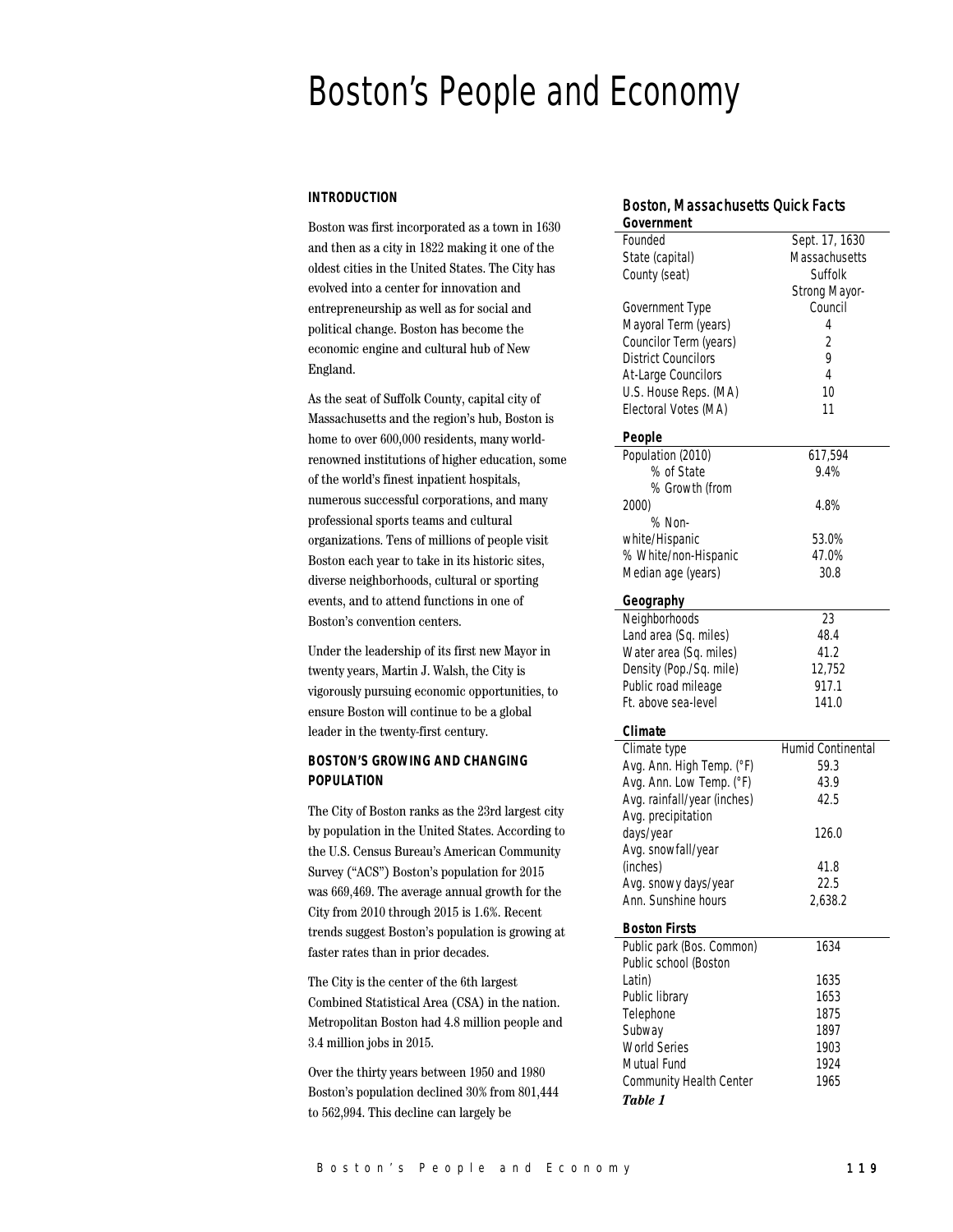attributed to a post-war national trend of suburbanization. Since 1980, however, the City's population has stabilized and grown. The 2010 U.S. Census records the City's population at 617,594, representing a nearly 5% increase over its 2000 population and a nearly 10% increase over 1980.



## *Figure 1 - Boston's Population 1950-2010 Census*

With this growth in population has come a change in demographics. A wide range of ethnic backgrounds and countries of origin can be found in Boston's population. The 2010 census results show that non-White/Hispanic peoples continue to make up the majority of Boston's population, as they have for the past 10 years.

The 2010 Census also shows that Boston is a relatively young city. Children ages 19 and under make up 22% of the City's population. More than one out of every three persons in Boston is between the ages of 20 and 34 years old. People ages 35 to 54 years old comprise 24% of the population. People ages 55 to 64 years old comprise 9%. Senior citizens ages 65 and above make up only 10% of the City's population.

Not only is Boston a relatively young city, but the number of families is decreasing. From 2000 to 2010 the number of households in Boston increased by 5.5%, but the number of households with someone under age 18 decreased by 7% and the number of households with someone over age 65 decreased by 15%. The number of householders living alone

increased by 5% and the number of nonfamily households (which consists of people living alone and households where no members are related) increased by 11%.

## **BOSTON'S JOBS, LABOR FORCE, AND INCOME**

Boston ranks among the highest in concentrations of employment in the U.S. In 2010, Boston supplied an estimated 657,669 jobs, 96% of jobs in Suffolk County, approximately one out of every six jobs in Massachusetts, and one out of every fourteen jobs in New England. Unemployment in the City continues to decline from a high of 8.6% (not seasonally adjusted) in January 2010, down to 2.7% in December 2016.



## *Figure 2 – Commuting Patterns of Workers Suffolk County, MA 1970-2010*

With the number of Boston based jobs exceeding the resident labor force by more than double, the City is the recipient of many daily commuters. Between 1970 and 2010, the number of non-Suffolk County residents commuting to jobs in Suffolk County increased over 50% to nearly 350,000. And, as Boston has continually become a better place to live, more residents are choosing to live in the City and commute out for their jobs. From the City's population low point in 1980, the number of Suffolk County residents, in 2000, commuting to jobs outside the county grew nearly 60% and now represents 28% of the resident county labor force.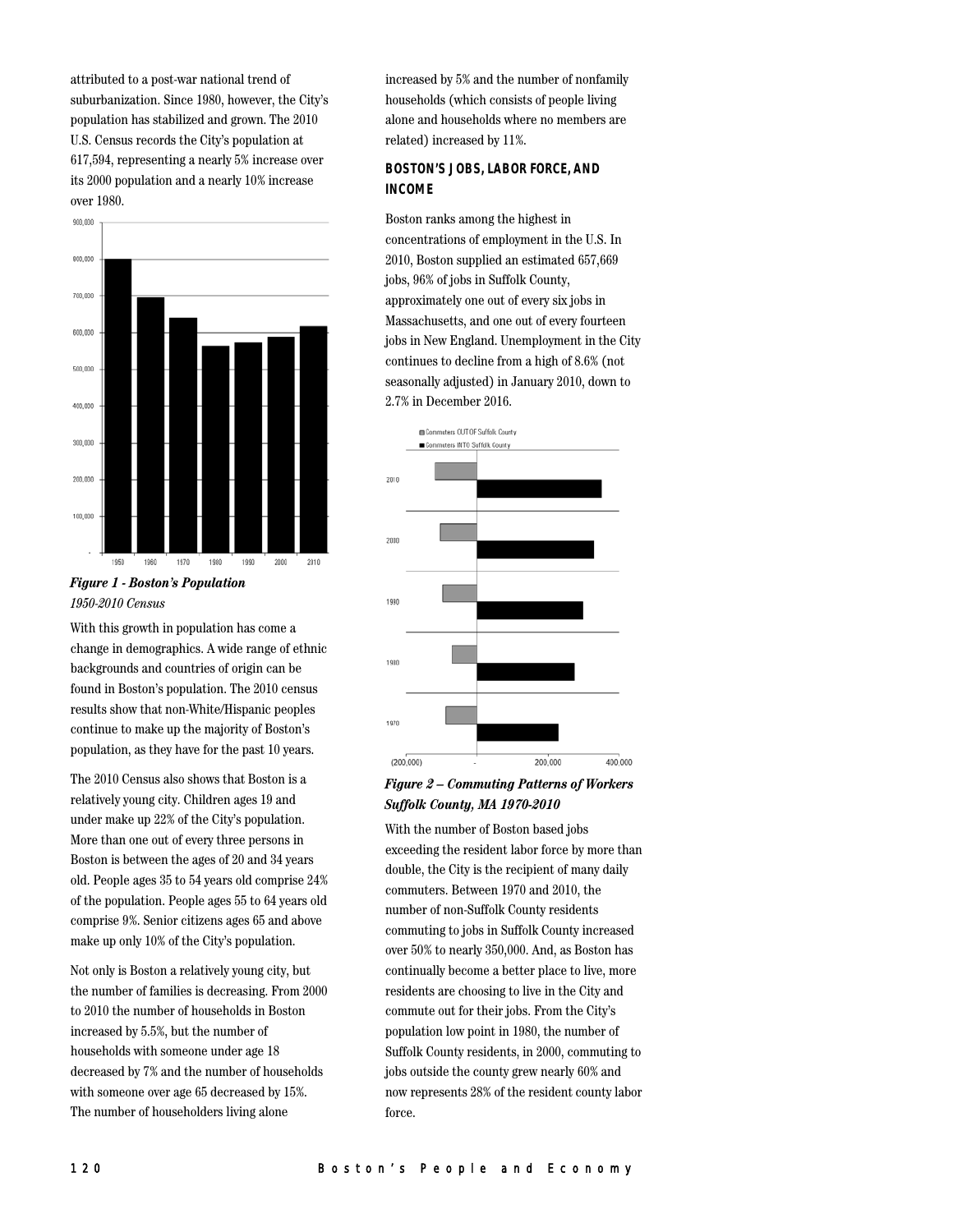The City's resident labor force has undergone another transformation. Of the 266,505 Boston residents working in 1970, 45% held blue-collar jobs and 55% held white-collar jobs. In 2010, of

the 327,561 Boston residents working, those holding blue-collar jobs fell to 32%, and those employed in white-collar occupations rose to 68%. The changing needs of a service-based economy have resulted in a better educated and a more highly skilled workforce. In 2000, 79% of the adults in Boston had completed high school,

compared to 53% in 1970. A full 36% of adults in Boston had completed college in 2000, compared to only 10% in 1970. According to the most recent estimates from 2015, 85% of adults had completed high school (or GED), and 45% of adults had completed college.

## Boston's People

| Population                           | 1970       | 1980      | 1990          | 2000     | 2010     |
|--------------------------------------|------------|-----------|---------------|----------|----------|
| <b>Total Population</b>              | 641,071    | 562,994   | 574,283       | 589,141  | 617,594  |
| % White Alone                        | NА         | <b>NA</b> | 59%           | 49%      | 47%      |
| % Non-White/Hispanic                 | 18%        | 30%       | 37%           | 51%      | 53%      |
| <b>Black or African-American</b>     | <b>NA</b>  | <b>NA</b> | 24%           | 25%      | 22%      |
| Asian                                | <b>NA</b>  | NA.       | 5%            | 8%       | 9%       |
| Hispanic or Latino                   | NА         | NА        | 11%           | 15%      | 18%      |
| Other                                | <b>NA</b>  | <b>NA</b> | 1%            | 3%       | 4%       |
| Income                               |            |           |               |          |          |
| Median Household Income              | \$7,935    | \$12,530  | \$29,180      | \$39,329 | \$49,893 |
| Average Annual Wage (Suffolk County) | <b>NA</b>  | \$15,472  | \$31,272      | \$55,522 | \$74,881 |
| <b>Education</b>                     |            |           |               |          |          |
| % High School Graduate               | 34%        | 35%       | 27%           | 24%      | 24%      |
| % Some College Completed             | 9%         | 13%       | 19%           | 19%      | 18%      |
| % College Graduate                   | 10%        | 20%       | 30%           | 36%      | 44%      |
| Employment                           |            |           |               |          |          |
| Labor Force                          | 266,505    | <b>NA</b> | 304,507       | 304,224  | 327,561  |
| Unemployment Rate (resident)         | 12.8%('75) | 7.8%('83) | $8.6\%$ ('91) | 2.7%     | 7.9%     |
| Number of Jobs                       | 576,125    | 572,078   | 622,433       | 688,077  | 657,669  |
| % Blue Collar Jobs                   | 45%        | 40%       | 33%           | 31%      | 32%      |
| % White Collar Jobs                  | 55%        | 60%       | 67%           | 69%      | 68%      |
| % Manufacturing Jobs                 | 11%        | 9%        | 5%            | 4%       | 1%       |
| % Trade Jobs                         | 22%        | 16%       | 13%           | 12%      | 11%      |
| % Finance Jobs                       | 13%        | 13%       | 15%           | 15%      | 15%      |
| % Service Jobs                       | 25%        | 36%       | 42%           | 46%      | 58%      |

Boston Redevelopment Authority, U.S. Census Bureau, Massachusetts Division of Employment and Training, Massachusetts Department of Labor and Workforce Development

*Table 2*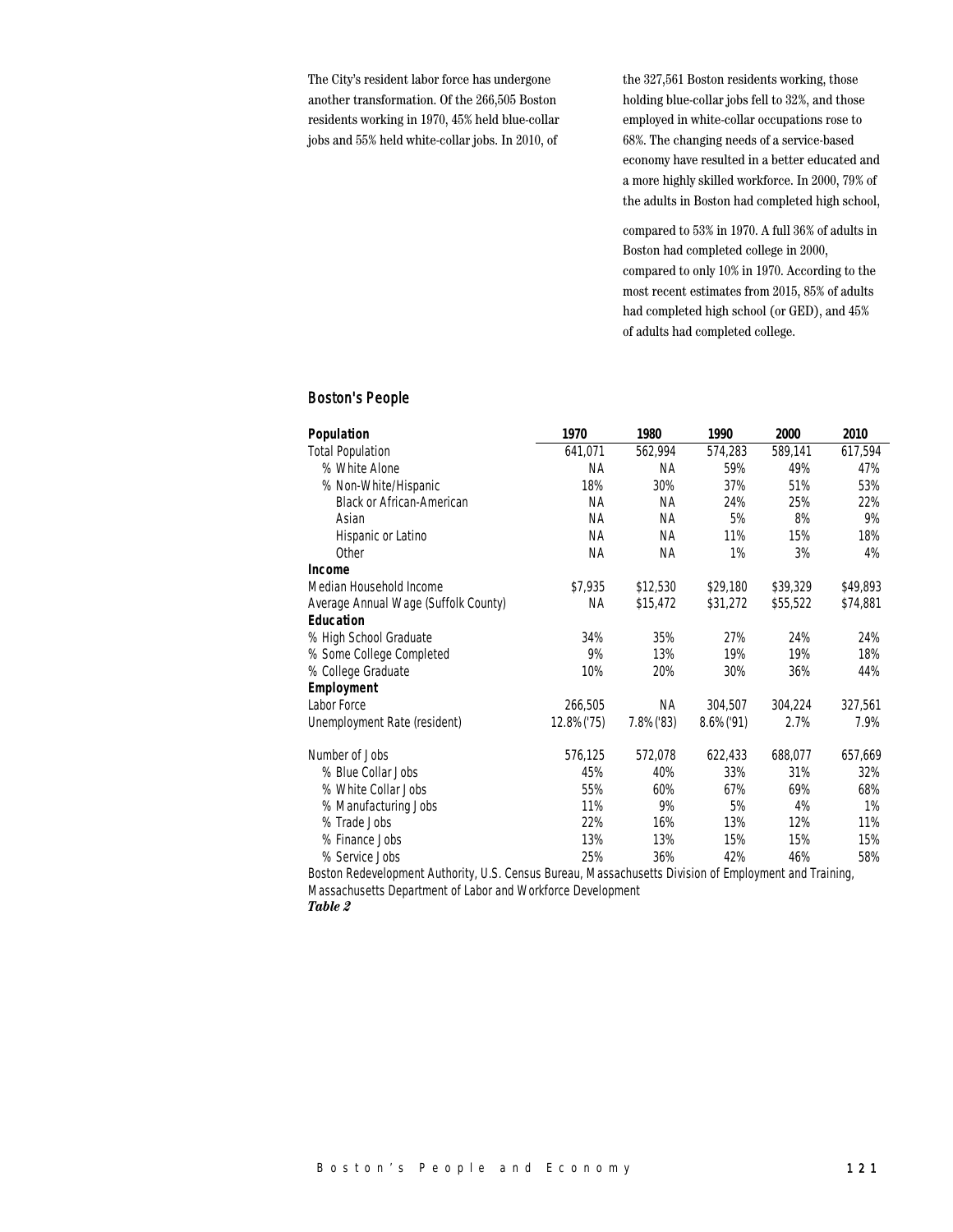

*Figure 3 –Average Annual Wages*

Along with Boston's well-educated workforce comes comparatively high household incomes and wages. In 2010, median household income in the City was \$49,893, up 27% from 2000 (Table 2). Median household income in Boston is consistently more than 30% greater than the median household income in the United States. Per capita Personal Income in Suffolk County was \$52,856 in 2010. The average annual wage and salary disbursement per job in Suffolk County was \$74,881 in 2010. Beginning around 1990, wages in Suffolk County began to grow faster than the state and the nation. In 2010, the average annual wage per job in Suffolk County was 32% higher than the average Massachusetts wage and 59% higher than the national average wage.

### **KEY SECTORS IN THE BOSTON ECONOMY**

#### **Transportation**

A key to any city's economic health is its ability to transport residents, workers, visitors, and goods efficiently and safely to their intended destinations, whether in the city or throughout the region.

#### Local Transportation

According to the 2010 census, 36% of households in Boston do not have a vehicle, which makes public and alternative transportation particularly important to city residents.

Boston's public transportation system reaches into every neighborhood of the City whether by trolley, subway, bus, or commuter train. The MBTA provides commuter rail, subway, local bus and express bus services, and water ferry service to 175 cities and towns in eastern Massachusetts, offering public transit to a population of almost 4.8 million people in an area of 3,200 square miles. The MBTA currently serves about 1.3 million passengers per day.

Several major transportation initiatives are increasing access and reducing travel time. Government Center station was re-opened in March 2016. The Massachusetts Bay Transportation Authority (MBTA) plans for the following capital improvement projects within Boston: the Fairmount Line Improvements, State Street and Orient Heights Station accessibility improvements, Light Rail Accessibility Project (LRAP) improvements, and new vehicles for the Red and Orange subway lines.

MBTA officials announced plans to equip the Mattapan trolleys, running through Dorchester, Milton, and Mattapan, with new propulsion, brakes, and power supply systems, and spend \$1.1 million for a study of the Mattapan line. The MBTA also pledged \$7.9 million to give the aging streetcars an overhaul.

The State Transportation Improvement Program ("STIP") is a federally mandated prioritized listing of highway, bridge, intermodal and transit projects expected to be undertaken during the next four federal fiscal years There are several Boston-based projects listed in fiscal 2017 – fiscal 2021 STIP including improvements along Blue Hill Avenue and Warren Streets, reconstruction of Melnea Cass Boulevard, improvements to Boylston Street, repairs to the North Washington Street Bridge, signal and intersection improvements at the intersection of the VFW parkway and Spring Street, reconstruction of Rutherford Avenue from City Square to Sullivan Square, and traffic signal improvements at ten locations across the city.

Given the needs and preferences of residents, the City has made investments into "greener" transportation for its residents, visitors and employees. A contract for a bike sharing program has put bike stations in various points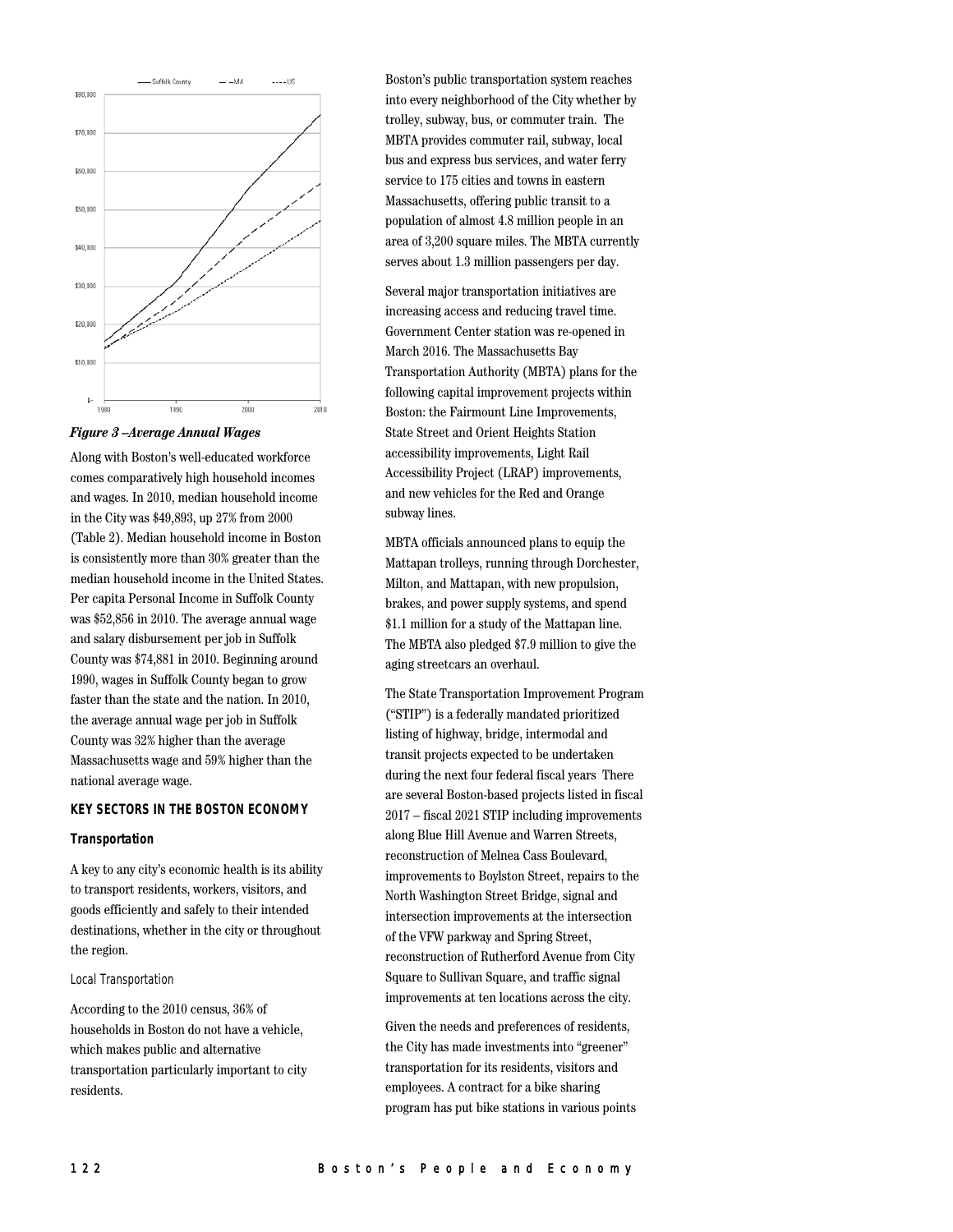around the City for users to rent for trips around town. In 2016, the Boston Transportation Department completed a bike count, counting an average of nearly 30,000 bike trips per day at over 60 locations across the City. In some locations, bike traffic accounted for more than 15% of vehicles during peak commute times.

The City itself has moved to limit emissions and increase the fuel economy of its fleet by purchasing hybrid vehicles and requiring new taxi cabs to be hybrids as well. With the national and international rise of car-sharing companies, the City is also running an internal fleet-sharing program. "FleetHub" is an online reservation system allowing City employees to reserve pooled vehicles for departmental use. This innovative system reduces the total number of vehicles needed by the City through vehicle-sharing across departments and functions and by increasing utilization of individual vehicles to their maximum. Thus far the system is functioning in 5 locations with 36 vehicles (including seventeen hybrids, eight electric, and five propane vehicles) shared among approximately 500 active drivers.

#### Regional Transportation

In 2014, Boston's Logan International Airport was the most active airport in New England, the 18th most active airport in the United States. In 2016, Logan served 36.3 million international and domestic passengers, a 8.5% increase from 2015. Logan Airport is also very important to the economy as a center for processing air cargo. In 2016, Logan Airport's air cargo and mail volume totaled 616.9 million pounds. This was a 7.1% increase from 2015 air cargo and mail volume.

The Port of Boston provides New England businesses with excellent deep-water port facilities and access to world ports, as well as feeder service to Halifax, Nova Scotia, and New York. The Port of Boston ranked as the 14th largest container port on the U.S. Atlantic Coast by container volume. The Port of Boston has also become a major cruise ship port, hosting 309,027 cruise ship passengers in 2016, a decrease of 6% from the year before.

#### National and International Travel

In 2013, Boston's Logan International Airport was the most active airport in New England, the 20th most active airport in the United States, and the 52th most active airport in the world. In 2015, Logan served over 33.4 million international and domestic passengers, a 5.7% increase from 2014. Logan Airport is also very important to the economy as a center for processing air cargo. In 2015, Logan Airport's air cargo and mail volume totaled 575.8 million pounds. This was a 1.7% decrease from 2014 air cargo and mail volume.

The Port of Boston provides New England businesses with excellent deep-water port facilities and access to world ports, as well as feeder service to Halifax, Nova Scotia, and New York. The Port of Boston ranked as the 14th largest container port on the U.S. Atlantic Coast by container volume. The Port of Boston has also become a major cruise ship port, hosting 328,305 cruise ship passengers in 2015, an increase of 4.2% from the year before.

## **Higher Education, Healthcare, Life Sciences, and Financial Services**

Higher education, health care and financial services play a major role in Boston's economy. Boston's job growth was positive across most industries since the recession, but was mostly concentrated in health care and social assistance, professional and technical services, and education. The health care and social assistance industry employs the largest number of people in Boston, 18.5% of total jobs. Educational services is an area of specialization for Boston with an employment share three times the national average.

Boston hosts 35 universities, colleges, and community colleges, with a combined enrollment of just under 140,000 students annually. Included among the City's colleges and universities are some of the finest educational institutions in the country, including Boston College, Boston University, and Northeastern University.

These institutions of higher education have a major effect on the City's economy. Because many of these students remain in Boston after graduation, the City's educational institutions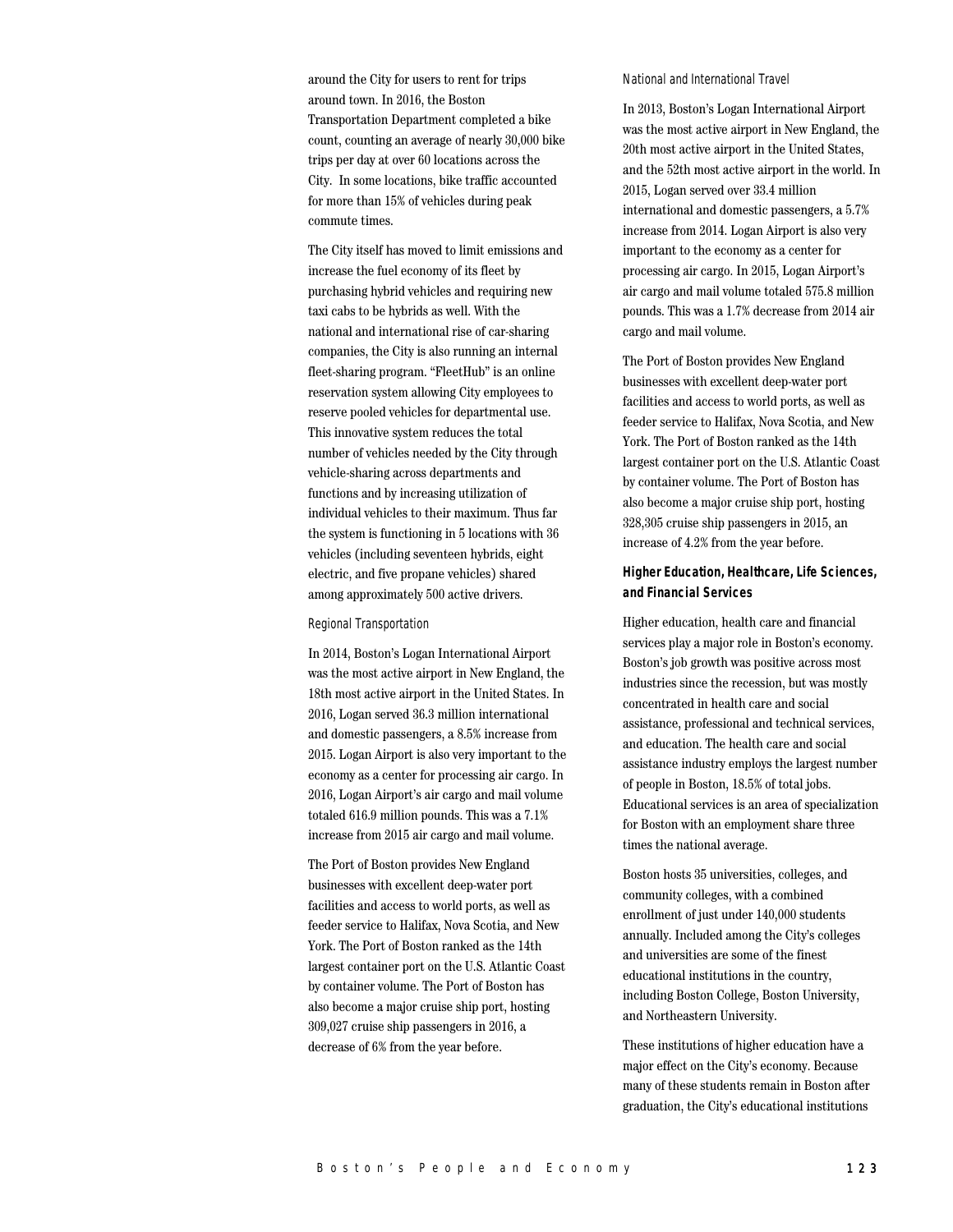are a major source of highly-skilled professionals for the City's workforce. Boston's colleges and universities contribute to the economy in ways beyond providing a work force to City businesses and maintaining a stable workforce of just below 50,000 themselves. In 2016, the Boston Planning and Development Agency (BPDA) approved 1.4 million new square feet of institutional development across the city. These new projects were primarily educational developments or expansions, and include a recreation center for Boston College, a student housing development for Northeastern University, and Harvard University received approval to resume construction on a Science and Engineering Complex.

Many of the nation's finest research and teaching hospitals are located in Boston, including Massachusetts General Hospital, Brigham and Women's Hospital, Beth Israel Deaconess Hospital, Boston Medical Center, Tufts Medical Center, and Boston Children's Hospital, as well as 25 community-based health centers. In total there are 21 inpatient hospitals in the City. Furthermore, the City is home to the medical and dental schools of Harvard University, Tufts University, and Boston University. In 2012, there were an estimated 127,000 people, or one in five of all Boston jobs, employed in health services in the City.

The Boston metropolitan area remains the nation's foremost region for the life sciences industry for consecutive years 2011 and 2012 according to the "2012 Life Sciences Cluster Report" a study by the realty group Jones Lang LaSalle. Boston's life science industry benefits from skilled labor force availability, leading universities in basic academic science fields, innovative research and development districts, proximity to major research hospitals, and strategic presence of venture capital resources. The study estimates that there are 74,000 employees in greater Boston within the industry sub-sectors of pharmaceuticals, biotechnology and medical devices; within the nation only San Diego has a greater percentage of its workforce in these industries.

Many of the country's leading financial services firms are located in Boston, including Fidelity Investments, John Hancock/Manulife Financial, State Street Corporation, and Wellington Management. In 2016, there were over 120,000 people employed in the finance, insurance and real estate industries in Boston.

# Largest Private Employers in Boston

**Over 10,000 Employees** Brigham & Women's Hospital Massachusetts General Hospital

## **5,000 to 9,999 Employees**

Beth Israel Deaconess Medical Center Boston Medical Center Boston University Children's Hospital Boston Fidelity Investments (FMR Corp.) Harvard University (Graduate Schools) Northeastern University State Street Bank & Trust Co

## *Figure 4*

## **Travel, Tourism, and Culture**

The City entertains many types of visitors each year. For those seeking historical sites, museums, sporting events, restaurants, theatre or business conventions, Boston is a great place to visit. According to the Greater Boston Convention and Visitors Bureau, an estimated 22.5 million people visited Boston in 2012. Of those, an estimated 1.5 million were international visitors to Boston and Cambridge.

Boston is an attractive destination for conventions, meetings, and gate shows. The Boston Convention and Exhibition Center (BCEC), located on a 60-acre site in South Boston, contains 516,000 square feet of contiguous exhibition space designed to accommodate larger conventions. This facility, along with new hotel projects in the City, has given a significant boost to the local economy. In 2016, the Boston Convention and Exhibition Center, along with the John B. Hynes Memorial Convention Center, hosted 255 events, with an aggregate of 762,521 attendees. Boston also has several other sites for small and medium size conventions and conferences including the World Trade Center and Bayside Exposition Center.

The City of Boston is home to five major professional sports teams: the Boston Red Sox baseball team which plays at historic Fenway Park, the Boston Bruins hockey team and the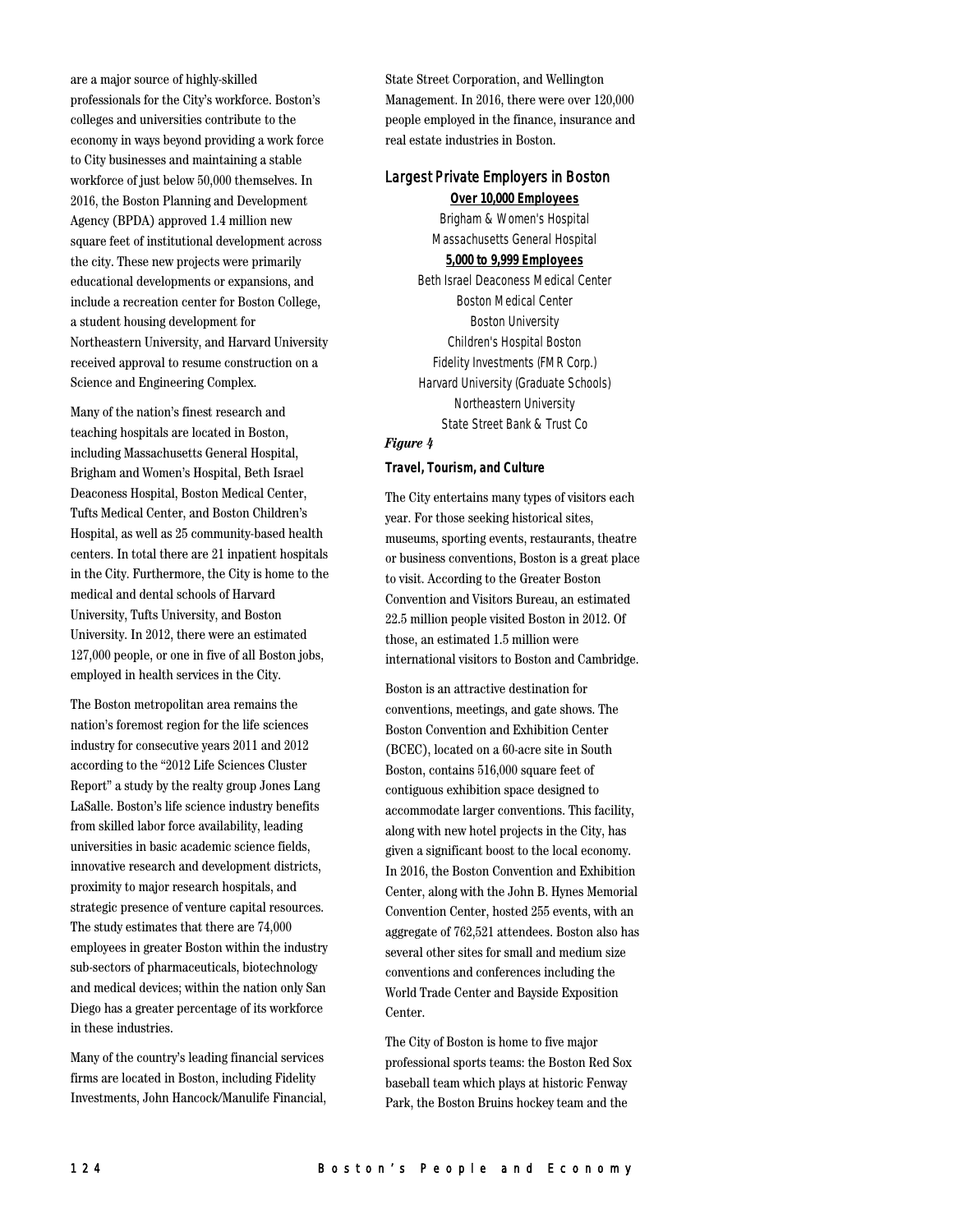Boston Celtics basketball team, which both play at the TD Garden. The New England Patriots football and Revolution soccer teams play at Gillette Stadium in nearby Foxborough, MA. The New England Aquarium, Museum of Fine Arts, Isabella Stewart Gardener Museum, Institute of Contemporary Art, and many other attractions bring in thousands of tourists each year. The City also provides venues for concerts, ice shows, circuses and other entertainment performances as well as street festivals and parades in its neighborhoods and parks.

### **ECONOMIC HISTORY & OUTLOOK**

During the 1960's, the national economy thrived and unemployment was consistently below 6% in the City. In the 1970's, Boston experienced the same pain felt across the country as the term "stagflation" was coined. The 1980's produced a period of great economic growth. The 1990's gave way to recession again with unemployment over 8% and a collapsing real estate market which transitioned into a long expansion with lower unemployment, more commercial development and increased home values. In the early 2000's, Boston experienced a mild recession along with the rest of the nation but continued to grow afterward. In 2008, the City was swept up with the nation in the "great recession". While Boston and Massachusetts did not fare as badly as some others, especially in the real estate market, the job loss and foreclosures were tough on the City indeed.

### **Housing**

The housing market is a source of growth for many industries and is a barometer of economic health overall. Since the end of the most recent recession, the housing market has come back unevenly across the country. Boston is faring better than many other metropolitan areas that were harder hit to begin with.

Prices of existing homes are slowly increasing according to two sources of data. In the fourth quarter of 2016, the median sale price of a single-family home in Boston was \$488,750, an increase of 7.1% over the same quarter in 2015. A look at the cumulative change in the Freddie-Mac Home Price Index shows that cumulative price changes since December 2004, negative

since September 2008, finally turned positive in June 2013 and have remained positive, surpassing pre-recession peaks.

Indicators of the housing market in Boston continue to improve. According to the Greater Boston Association of Realtors, sales of Boston homes increased 0.5% between December 2015 and December 2016. Inventory of homes for sale is down, days on the market are down, and homes are selling for very close to asking price.

Rents and rental activity in the City have increased recently. The monthly median advertised rent across the entire city for all types and sizes of apartments increased slightly in 2016 to \$2,430. The rental unit vacancy rate was 2.2%.



# *Figure 5 – Cumulative Change in Freddie Mac Home Price Index, December 2004-December 2016* **Office Market**

With Boston becoming such a white collar town, the market for office space is a strong indicator of the local economy. The City downtown area has roughly 66 million square feet of office space. During the fourth quarter of 2016, Boston's direct vacancy rate was 7.5%, according to realty firm Jones Lang LaSalle. Boston's annual net absorption of office space was 1.2 million square feet. Compared to this time last year (fourth quarter of 2015), these figures have remained relatively unchanged.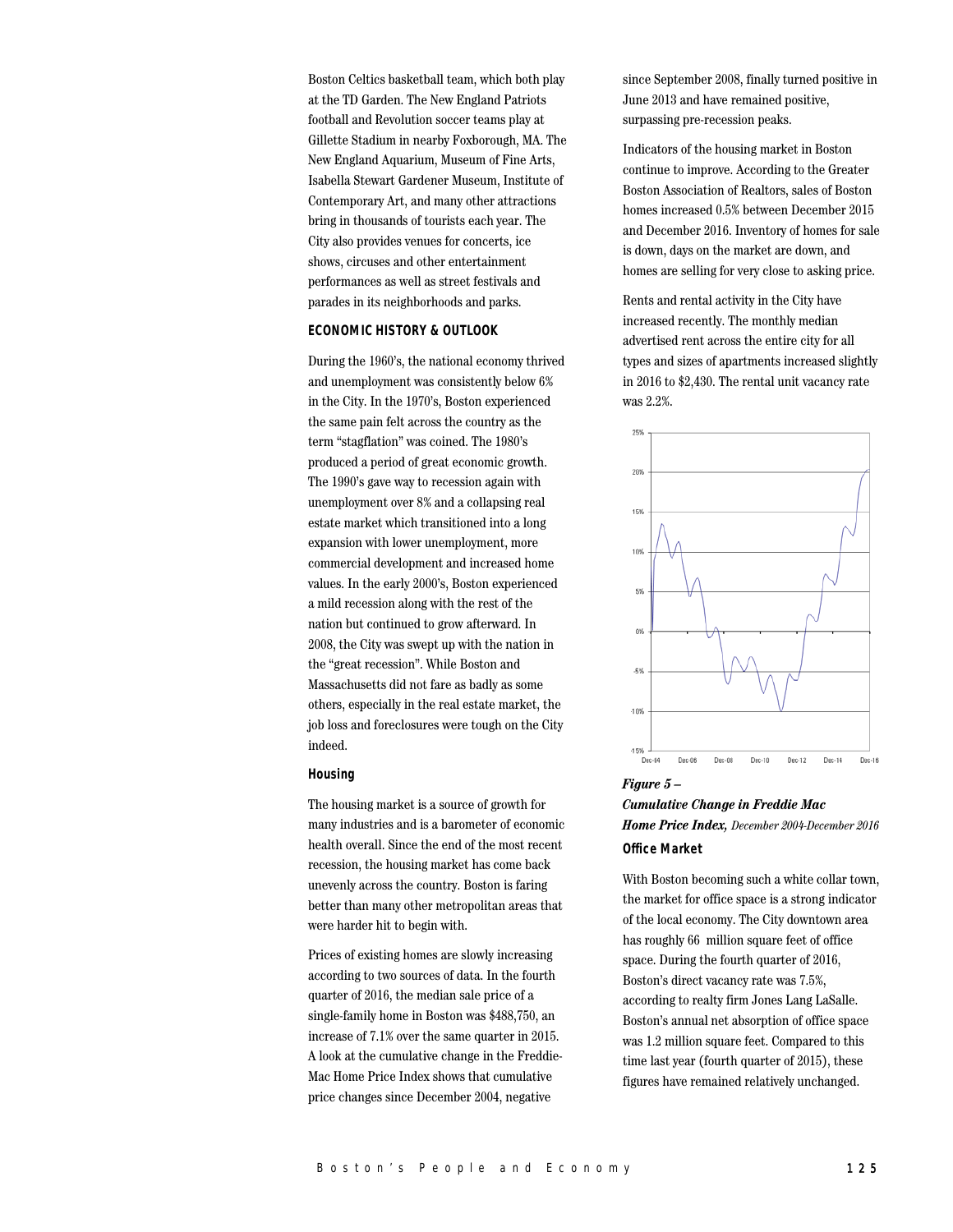In 2016, the Boston Planning and Development Agency (BPDA) approved 13 projects that include new office space, for a total of over 1.9 million new square feet of office space. The approved buildings will be mixed-use, with six including residential space. The new office developments will be located across the city: four in South Boston Waterfront, two each in South Boston and Roxbury, and one each in Brighton, Chinatown, Dorchester, Downtown, and the South End. Among these newlyapproved projects is the GE headquarters in Fort Point, the New John Hancock building at 380 Stuart, and a 13-story office building in the South Boston Waterfront's Parcel Q1.

#### **Hotels**

Tourism is a big Boston industry supporting over 11,000 direct jobs in Boston for 2015, accounting for 1.9% of Boston's total payroll jobs, and 32.3% of Massachusetts' hotel industry employment.

The number of hotel rooms built, occupancy and room rate statistics are an indicator of the health of that industry.

The number of hotel rooms available in the City has grown dramatically over the last 10 years increasing from about 14,000 rooms to just below 20,000 rooms. Much of this was in response to demand resulting from the construction of the Boston Convention and Exhibition Center (BCEC). The BCEC and the smaller Hynes Convention Center produce considerable demand for hotel nights. Enough so that the Massachusetts Convention Center Authority (MCCA) is seeking to have two more hotels built on MCCA land abutting the BCEC to meet demand for more and closer hotel rooms for that facility. The two D Street hotels, the Aloft and Element, opened in February 2016, and the Godfrey hotel on Washington Street in Downtown Crossing opened in February 2016. In 2016 construction began on a hotel at Seaport Square Block J and the South Boston Boutique Hotel. Construction also commenced at the AC Hotel, a European "select-service" style hotel with 200 rooms, and the Moxy Hotel, a 346 room "micro" hotel in Downtown. The BPDA board approved three other major hotel projects in 2016; the Haymarket Hotel, Chain Forge, and the Harbinger Hotel.

Boston's hotel market is doing well, both in terms of occupancy rates and average daily room rates. In 2016, the average daily room rate was \$255.51 and occupancy was at 81.2% citywide. These figures are a roughly stable with 2015.

#### **Development**

There are many long-term economic development projects proceeding in Boston. These include plans to develop the East Boston and South Boston waterfronts; further enhancements to Boston's neighborhoods through the Empowerment Zone and Main Streets initiatives; and continuing development of retail and business districts citywide. In December 2016, Reebok announced it would move its headquarters to Boston in fall of 2017, making it the third footwear company to move its headquarters to Boston.

Dudley Square, in the heart of the Roxbury neighborhood, is currently undergoing revitalization. The City completed construction of the Bruce C. Bolling municipal office building in Dudley Square in December 2014. It is now the new Boston Public School administrative headquarters, with approximately 500 School Department employees, primarily administrators, now working in the new building. The cost of design and construction was \$126.5 million. This project will help stimulate the economy around Dudley Square, allowing it to grow to its potential as a major neighborhood commercial center.

Longwood Center, a \$350 million project located in the heart of the Longwood Medical and Academic Area added 350,000 square feet of R&D space in Boston's strongest life sciences cluster. One-third of Longwood Center has already been leased to Dana Farber. In addition Vertex Pharmaceuticals moved into its newly constructed headquarters in January 2014. Most of Vertex's 1,300 employees in Massachusetts will work in the headquarters, and hundreds of additional jobs are expected to be added in the next several years. Including Vertex Pharmaceuticals, Boston has welcomed more than 14 new life sciences companies accounting for more than 2,700 jobs in recent years.